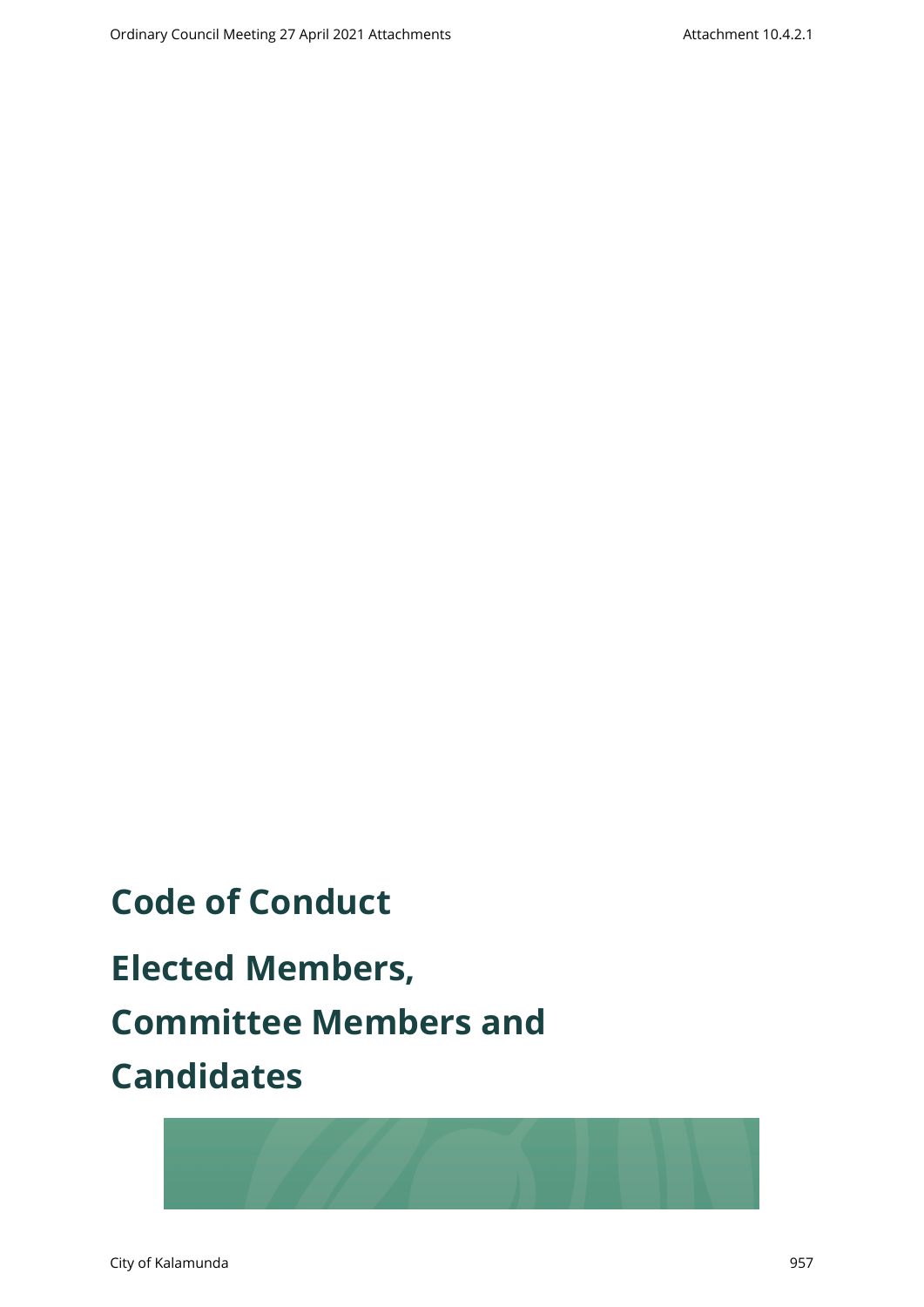#### **CITY OF KALALMUNDA**

#### **CODE OF CONDUCT**

#### **ELECTED MEMBERS, COMMITTEE MEMBERS AND CANDIDATES**

#### **Division 1 – Preliminary Provisions**

## **1. Citation**

This is the City of Kalamunda Code of Conduct for Elected Members, Committee Members and Candidates.

# **2. Terms used**

2.1 In this code: -

*Act* means the *Local Government Act 1995*; *candidate* means a candidate for election as a council member; *CEO* means the Chief Executive Officer of the City of Kalamunda; *code* means this code of conduct; *committee member* means a person not elected as a council member; *compliant* means a complaint made under clause 11 (1); *council meeting* includes Public Agenda Briefings; *publish* means to include on a social media platform.

2.2 Other terms used in this code that are also used in the Act have the same meaning as in the Act unless the contrary intention appears.

#### **Division 2 – General Principles**

#### **3. Overview of Division**

This Division sets general principles to guide the behaviour of council members, committee members and candidates.

## **4. Personal Integrity**

1. A council member, committee member and candidate should –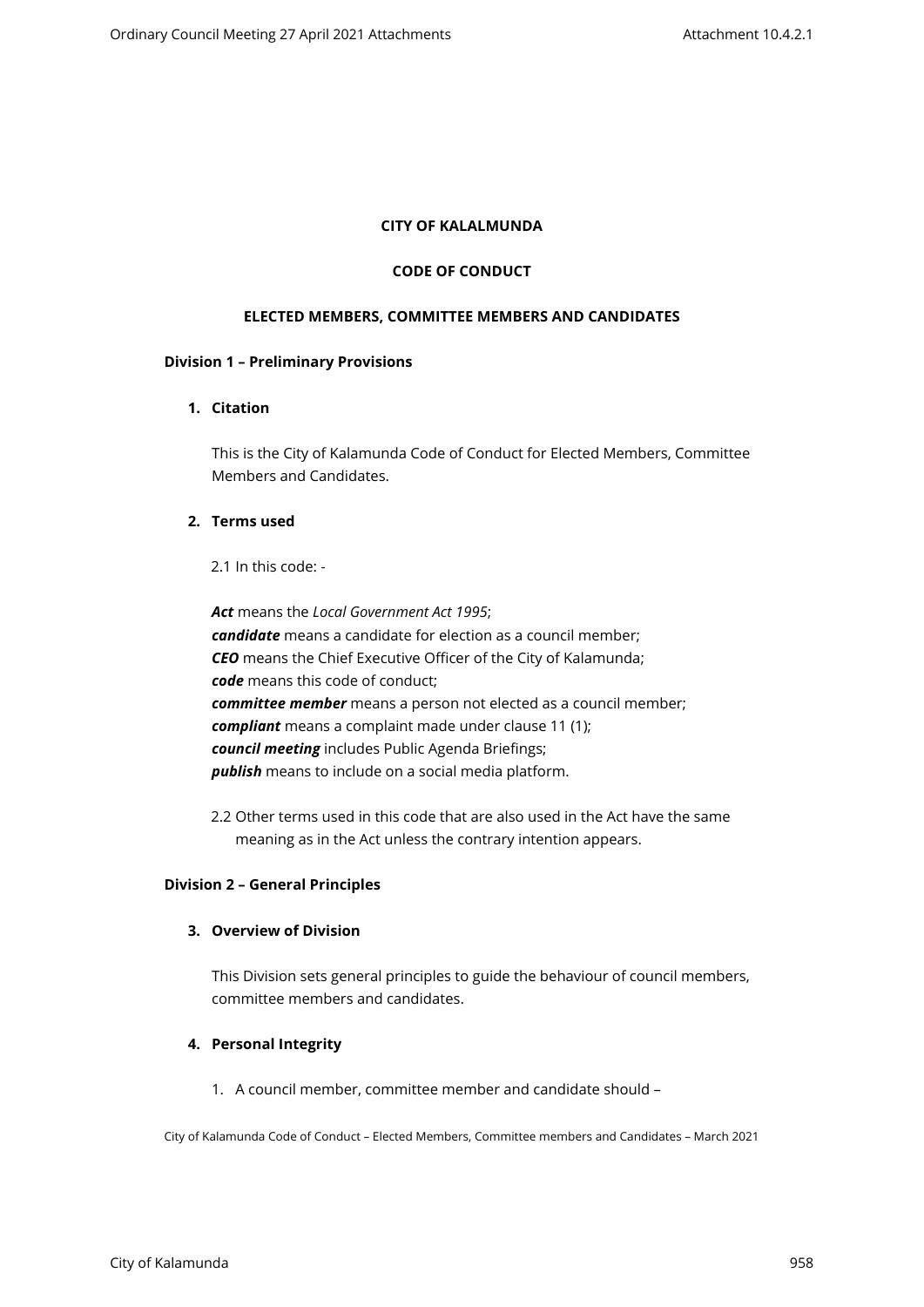- (a) act with reasonable care and diligence; and
- (b) act with honesty and integrity; and
- (c) act lawfully; and
- (d) identify and appropriately manage any conflict of interest; and
- (e) avoid damage to the reputation of the local government.
- 2. A council member or committee member
	- (a) act in accordance with the trust in council members and committee members; and
	- (b) participate in decision-making in an honest, fair, impartial and timely manner; and
	- (c) actively seek out and engage in training opportunities to improve the performance of their role; and
	- (d) attend and participate briefings, workshops and training sessions provided or arranged by the local government in relation to the performance of their role.

# **5. Relationships with others**

- 1. A council member, committee member and candidate should (a) treat others with respect, courtesy and fairness; and (b) respect and value diversity in the community.
- 2. A council member or committee member should maintain and contribute to a harmonious, safe and productive environment.

# **6. Accountability**

A council member or committee member should –

- (a) base decisions on relevant and factually correct information; and
- (b) make decisions on merit, in the public interest and in accordance with statutory obligations and principles of good governance and procedural fairness; and
- (c) read all agenda papers given to them in relation to council or committee meetings; and
- (d) be open and accountable to, and represent the community in the district.

## **Division 3 – Behaviour**

# **7. Overview of Division**

This Division sets out –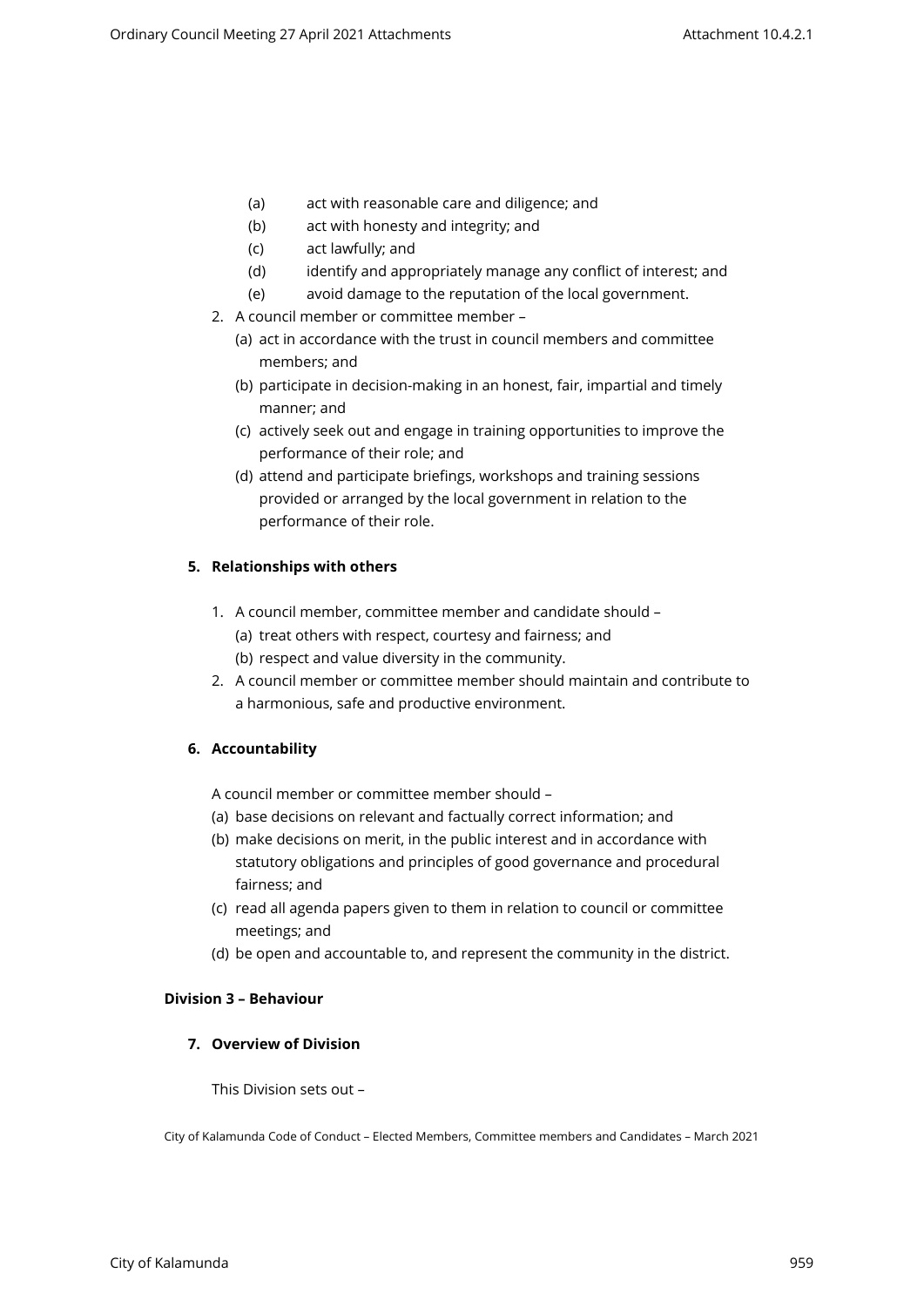- (a) requirements relating to the behaviour of council members, committee members and candidates; and
- (b) the mechanism for dealing with alleged breaches of those requirements.

# **8. Personal integrity**

- 1. A council member, committee member or candidate
	- (a) must ensure that their use of social media and other forms of communications complies with this code; and
	- (b) must only publish material that is factually correct.
- 2. A council member or committee member
	- (a) must not be impaired by alcohol or drugs in the performance of their official duties; and
	- (b) must comply with all policies, procedures and resolutions of the local government.

# **9. Relationships with others**

A council member, committee member or candidate –

- (a) must not bully or harass another person in any way; and
- (b) must deal with the media in a positive and appropriate manner and in accordance with any relevant policy of the local government; and
- (c) must not use offensive or derogatory language when referring to another person; and
- (d) must not disparage the character of another council member, committee member or candidate or a local government employee in connection with the performance of their official duties; and
- (e) must not impute dishonest or unethical motives to another council member, committee member or candidate or a local government employee with the performance of their official duties.

# **10. Council or committee meetings**

When attending a council or committee meeting, a council member, committee member or candidate –

- (a) must not act in an abusive or threatening manner towards another person; and
- (b) must not make a statement that the member or candidate knows, or could reasonably be expected to know, is false or misleading; and
- (c) must not repeatedly disrupt the meeting; and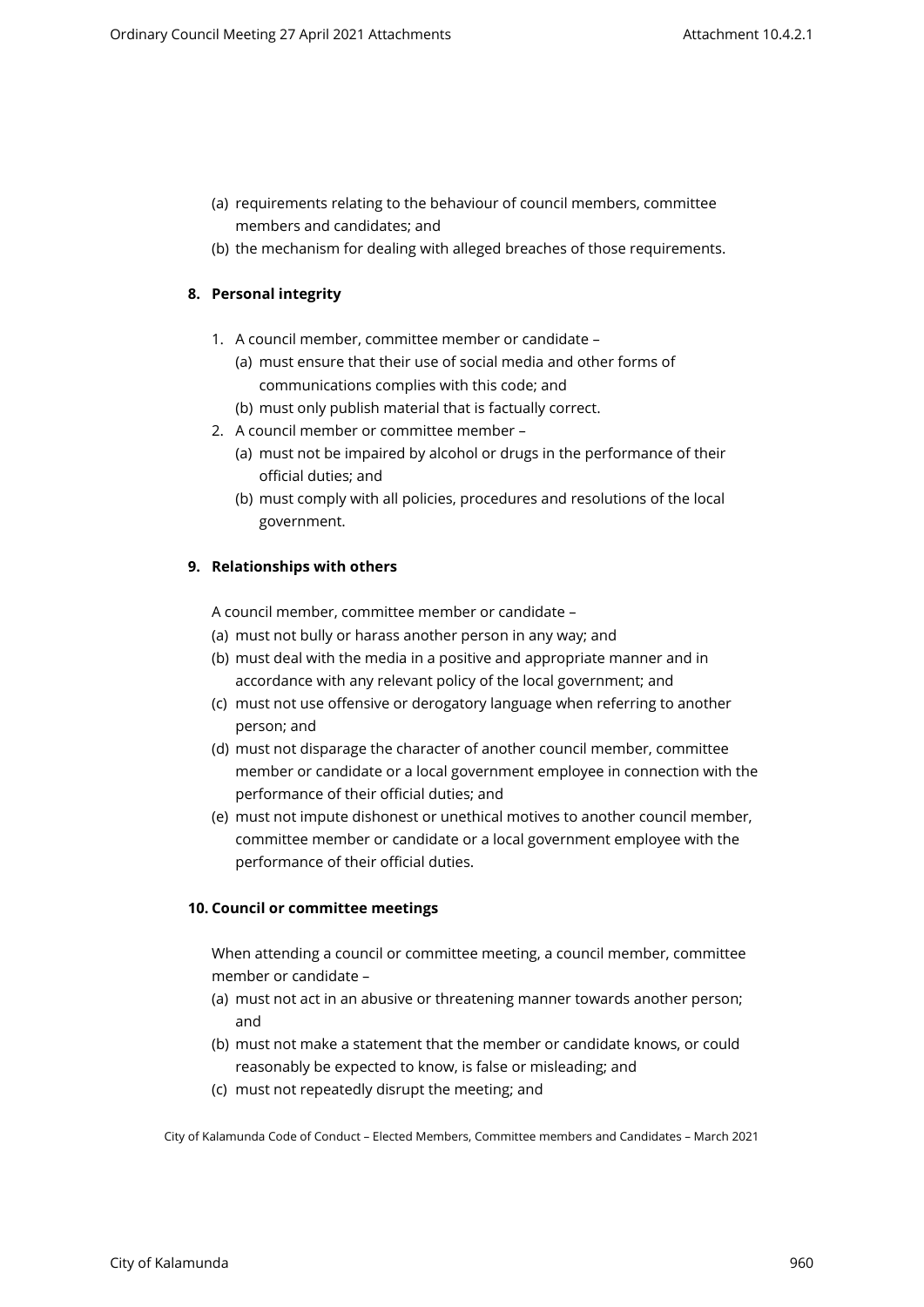- (d) must comply with any requirement of a local law of the local government relating to the procedure and conduct of council or committee meetings; and
- (e) must comply with any direction given by the person presiding at the meeting; and
- (f) must immediately cease to engage in any conduct that has been ruled out of order by the person presiding at the meeting.

# **11. Complaint about alleged breach**

- 1. A person may make a complaint, in accordance with subclause (2), alleging a breach of a requirement set out in this division.
- 2. a complaint must be made
	- (a) in writing in the form approved by the local government; and
	- (b) to a person authorised under subclause (3) ; and
	- (c) within 1 month after the occurrence of the alleged breach.
- 3. The local government must in writing authorise 1 or more persons to receive complaints and withdrawals of complaints.

# **12. Dealing with complaint**

- 1. After considering a complaint, the local government must, unless it dismisses the complaint under clause 13 or the complaint is withdrawn under clause 14 (1), make a finding as to whether the alleged breach the subject of the complaint has occurred.
- 2. Before making a finding in relation to the complaint, the local government must give the person to whom the complaint relates a reasonable opportunity to be heard.
- 3. A finding that the alleged breach has occurred must be based on the evidence from which it may be concluded that it is more likely that the breach occurred than that it did not occur.
- 4. If the local government makes a finding that the alleged breach has occurred, the local government may –
	- (a) take no further action; or
	- (b) prepare and implement a plan to address the behaviour of the person to whom the complaint relates.
- 5. When preparing a plan under subclause 4 (b), the local government must consult with the person to whom the complaint relates.
- 6. A plan under subclause 4 (b) may include a requirement for the person to whom the complaint relates to do 1 or more of the following – (a) engage in mediation;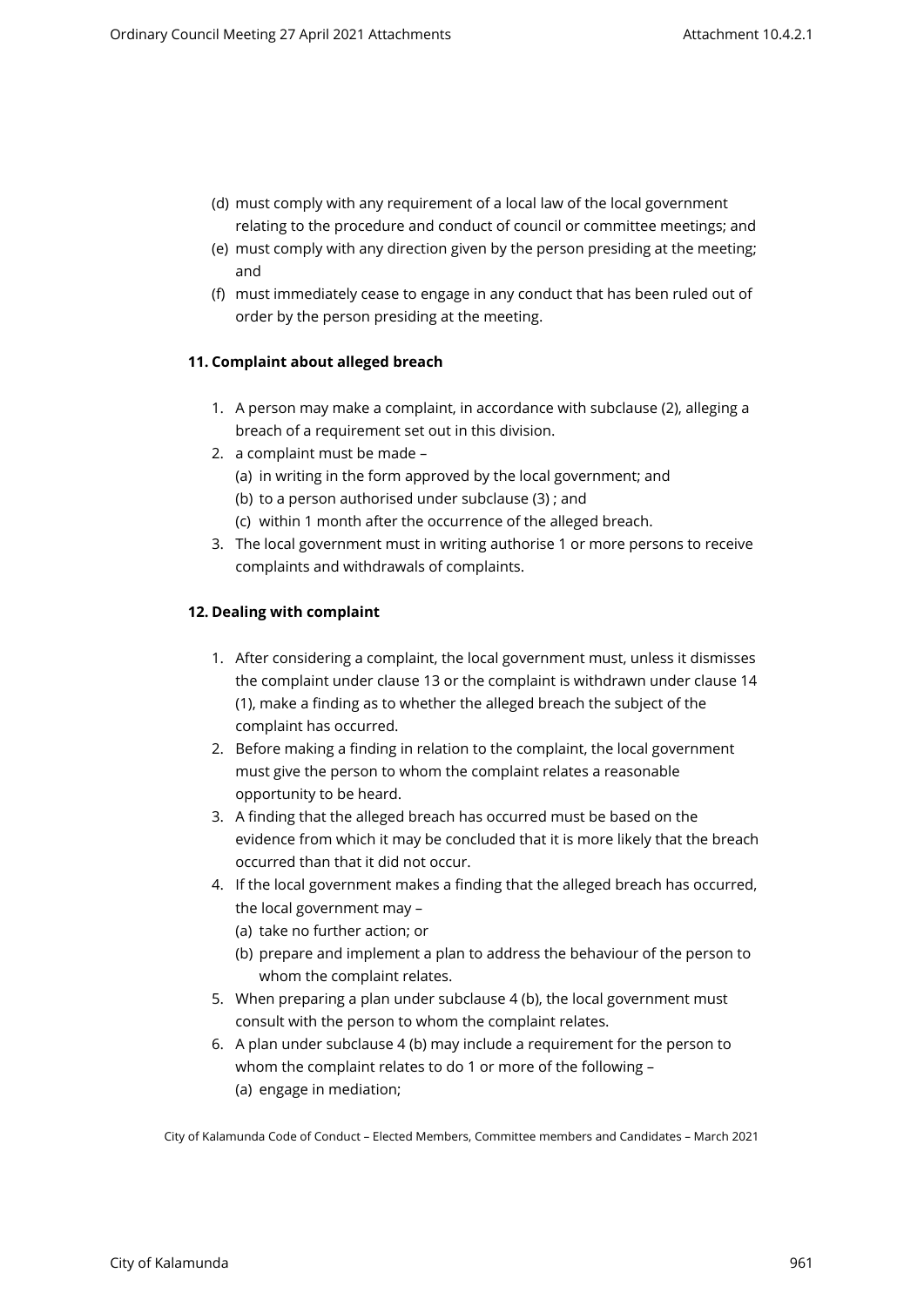- (b) undertake counselling;
- (c) undertake training
- (d) take other action the local government considers appropriate.
- 7. If the local government makes a finding in relation to the complaint, the local government must give the complainant, and the person to whom the complaint relates written notice of –
	- (a) the finding and the reasons for its finding; and
	- (b) if its finding is that the alleged breach has occurred its decision under subclause 4.

# **13. Dismissal of complaint**

- 1. The local government must dismiss a complaint if it is not satisfied that
	- (a) the behaviour to which the complaint relates occurred at a council or committee meeting; and
	- (b) either
		- (i) the behaviour was dealt with by the person presiding at the meeting; or
		- (ii) the person responsible for the behaviour has taken remedial action in accordance with a local law of the local government that deals with meeting procedures.
- 2. If the local government dismisses a complaint, the local government must give the complainant, and the person to whom the complaint relates, written notice of its decision and the reasons for its decision.

# **14. Withdrawal of complaint**

- 1. A complainant may withdraw their complaint at any time before the local government makes a finding in relation to the complaint.
- 2. The withdrawal of a complaint must be
	- (a) in writing; and
	- (b) given to a person authorised under clause 11 (3).

## **15. Other provisions about complaints**

- 1. A complaint about an alleged breach by a candidate cannot be dealt with by the local government unless the candidate has been elected as a council member.
- 2. The procedure for dealing with complaints may be determined by the local government to the extent that it is not provided for in this Division.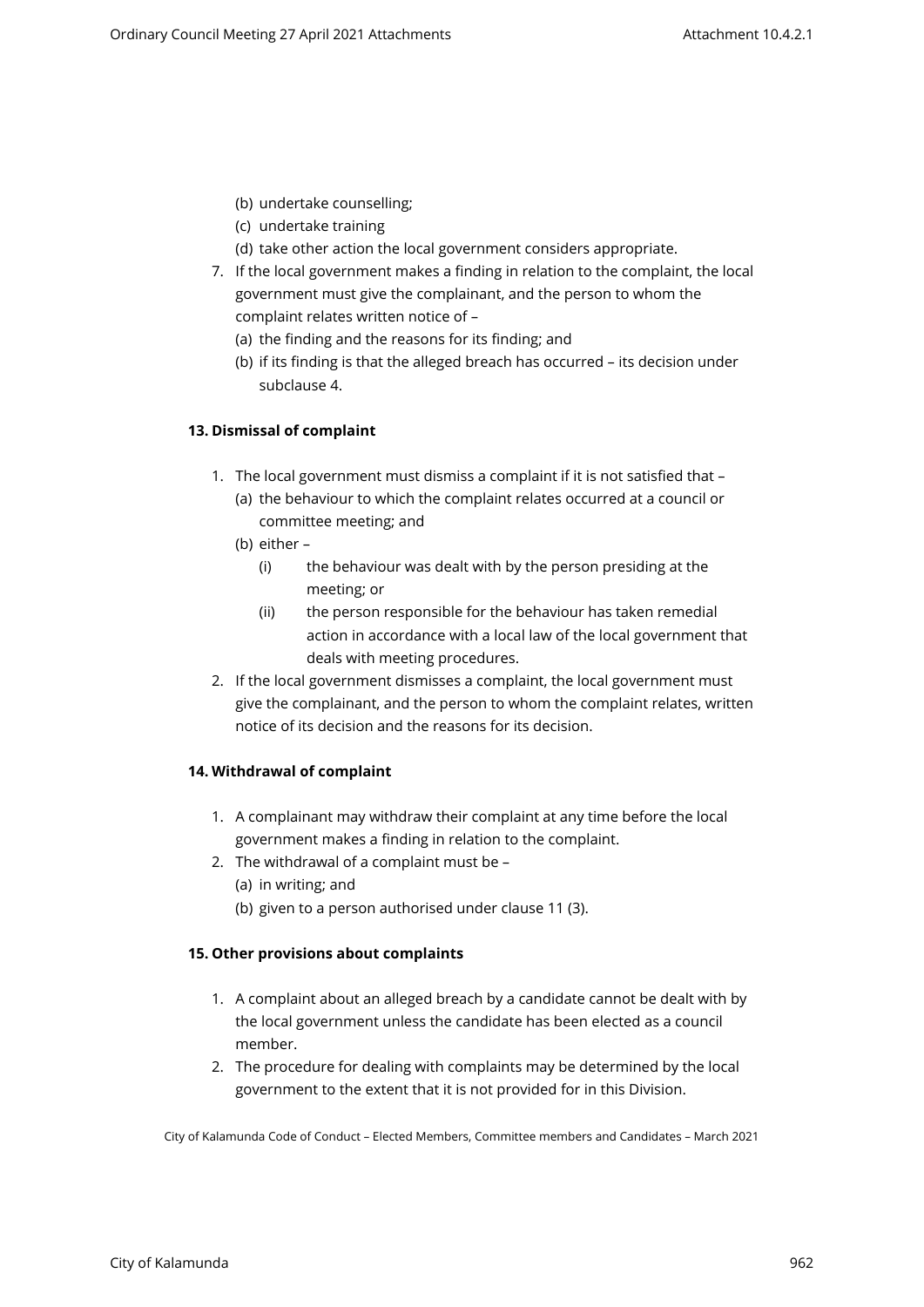#### **Division 4 – Rules of conduct**

#### *Notes for this Division*

- *1. Under section 5.105 (1) of the Act a council member commits a minor breach if the council member contravenes a rule of conduct. This extends to the contravention of a rule of conduct that occurred when the council member was a candidate.*
- *2. A minor breach is dealt with by a standards panel under section 5.110 of the Act.*

## **16. Overview of this Division**

- 1. This Division sets out rules of conduct for council members and candidates.
- 2. A reference in this Division to a council member includes a council member when acting as a committee member.

#### **17. Misuse of local government resources**

1. In this clause –

**Electoral purpose** means the purpose of persuading electors to vote in a particular way at an election, referendum or other poll held under the Act, the *Electoral Act 1907* or the *Commonwealth Electoral Act 1918.* **Resources of a local government** includes –

- 
- (a) local government property; and
- (b) services provided, or paid for by a local government.
- 2. A council member must not directly or indirectly, use the resources of a local government for an election purpose or other purpose unless authorised under the Act, or by the local government or the CEO, to use the resources for that purpose.

#### **18. Securing personal advantage or disadvantaging others**

- 1. A council member must note make improper use of their office
	- (a) to gain, directly or indirectly, an advantage for the council member or any other person; or
	- (b) to cause detriment to the local government or any other person.
- 2. Subclause 1. Does not apply to conduct that contravenes section 5.93 of the Act or the Criminal Code section 83.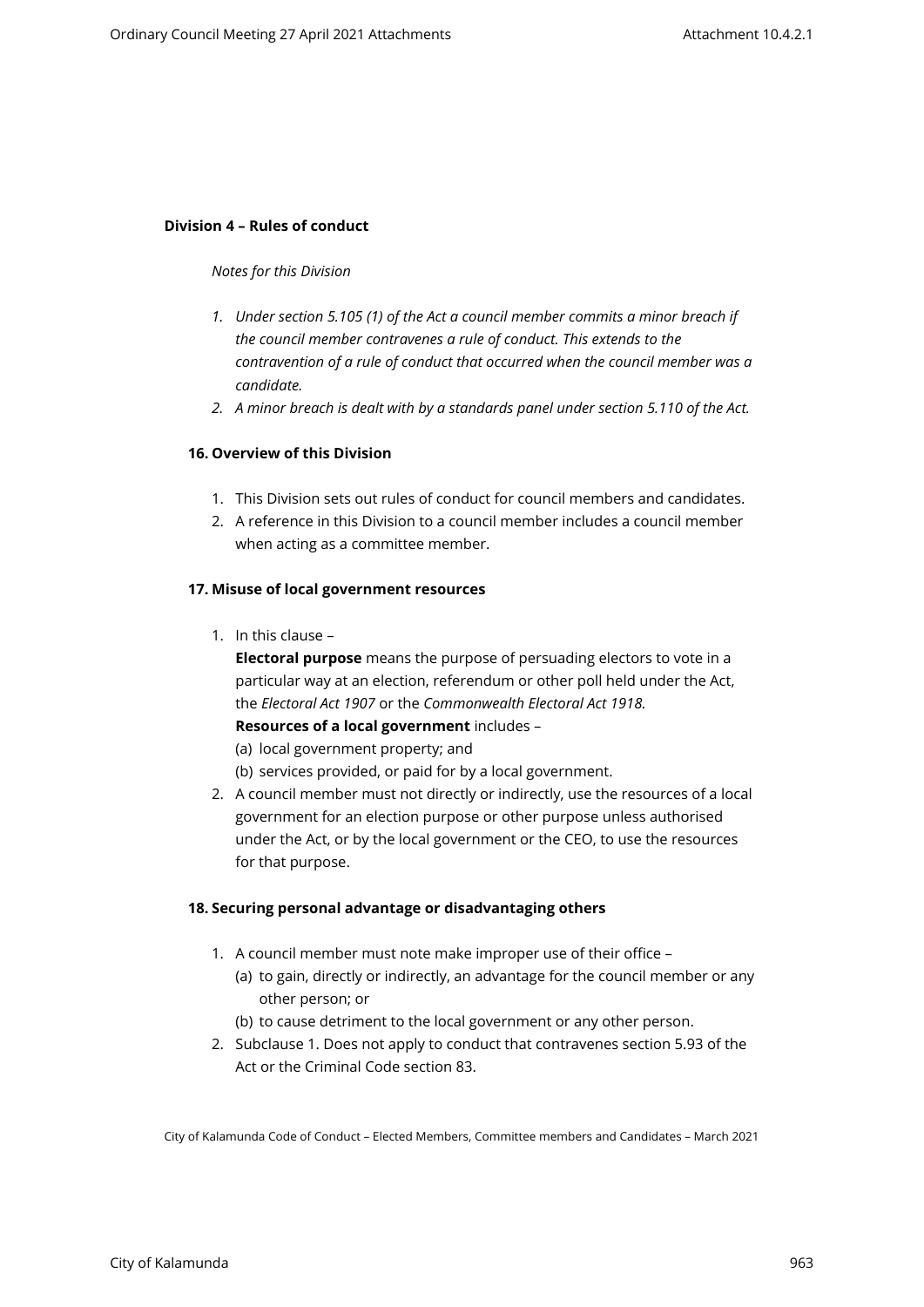# **19. Prohibition against involvement in administration**

- 1. A council member must not undertake a task that contributes to the administration of the local government unless authorised by the local government or the CEO to undertake that task.
- 2. Subclause 1., does not apply to anything that a council member does as part of the deliberations of a council or committee meeting.

## **20. Relationship with local government employees**

1. In this clause –

Local government employee means a person –

- (a) employed by a local government under section 5.36 (1) of the Act; or
- (b) engaged by a local government under a contract for services.
- 2. A council member or a candidate must not
	- (a) direct or attempt to direct a local government employee to do or not do anything in their capacity as a local government employee, or
	- (b) attempt to influence by means of a threat or the promise of a reward, the conduct of a local government employee in their capacity as a local government employee; or
	- (c) act in an abusive or threatening manner towards a local government employee.
- 3. Subclause 2. (a) does not apply to anything that a council member does a part of the deliberations at a council or committee meeting.
- 4. If a council member or candidate, in their capacity as a council member or candidate, is attending a council or committee meeting or other organised event (for example, a briefing or workshop) the council or candidate must not orally, in writing or by any other means –
	- (a) make a statement that a local government employee is incompetent or dishonest; or
	- (b) use an offensive or objectionable expression when referring to a local government employee.
- 5. Subclause 4. (a) does not apply to conduct that is unlawful under the *Criminal Code Chapter XXXV*.

## **21. Disclosure of information**

1. In this clause –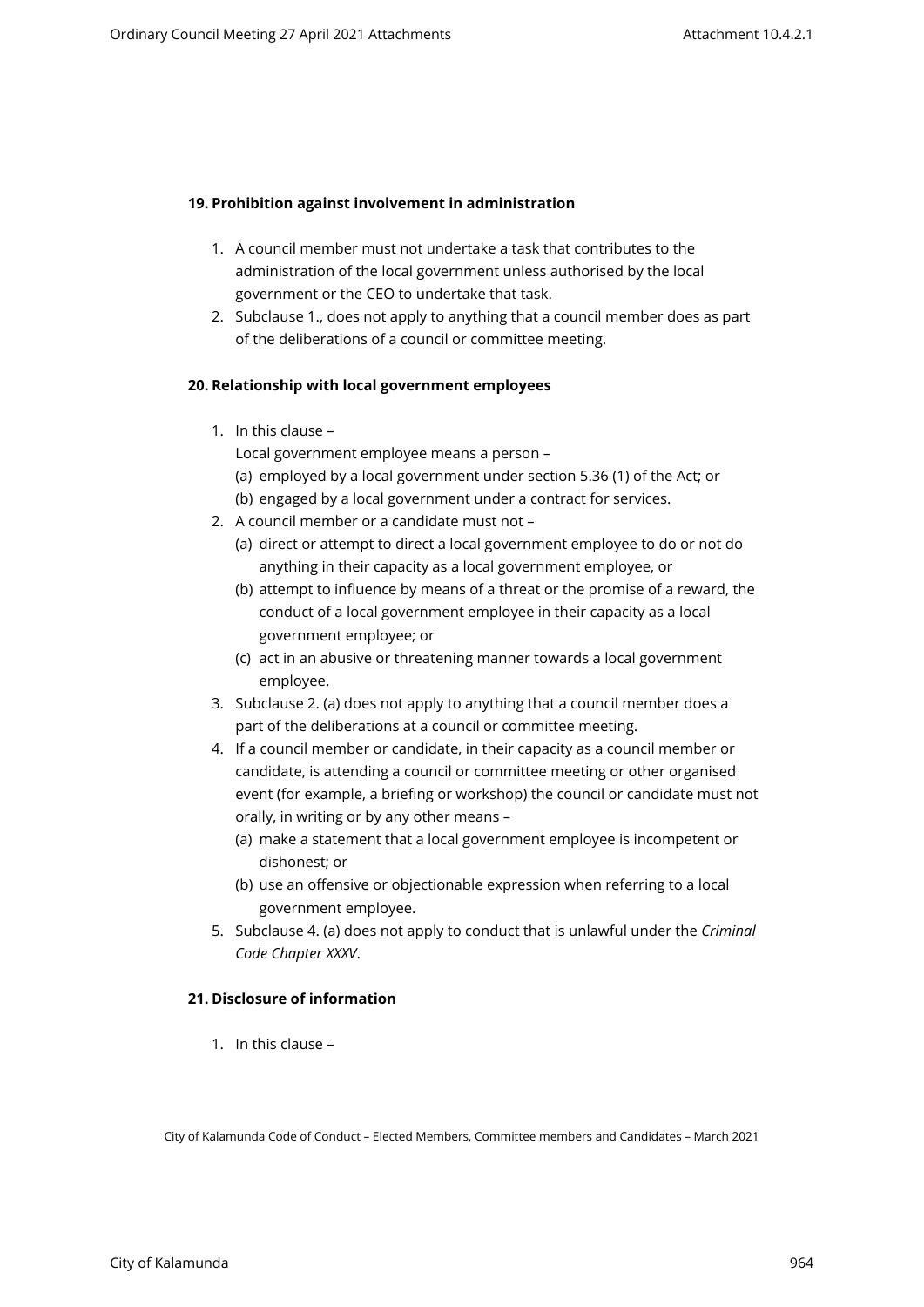**closed meeting** means a council or committee meeting, or part of a council or committee meeting that is closed to members of the public under section 5.23 (2) of the Act;

**confidential document** means a document marked by the CEO, or by a person authorised by the CEO, to clearly show that the information in the document is not to be disclosed;

**document** includes a part of a document;

**non-confidential document** means a document that is not a confidential document.

- 2. A council member must not disclose information that the council member (a) derived from a confidential document; or
	- (b) acquired at a closed meeting other than information derived from a nonconfidential document.
- 3. Subclause 2 does not prevent a council member from disclosing information –
	- (a) at a closed meeting; or
	- (b) to the extent specified by the council and subject to such other conditions as the council determines; or
	- (c) that is already in the public domain; or
	- (d) to an officer of the department; or
	- (e) to the Minister; or
	- (f) to a legal practitioner for the purpose of obtaining legal advice; or
	- (g) if the disclosure is required or permitted by law.

## **22. Disclosure of interests**

1. In this clause –

## **Interest** –

- (a) means an interest that could, or could reasonably be perceived to,
- adversely affect the impartiality of the person having the interest; and (b) includes an interest arsing from kinship, friendship or membership of an
	- association.
- 2. A council member who has an interest in any matter to be discussed at a council or committee meeting attended by the council member must disclose the nature of the interest –
	- (a) in a written notice given to the CEO before the meeting; or
	- (b) at the meeting immediately before the matter is discussed.
- 3. Subclause 2 does not apply to an interest referred to in section 5.60 of the Act.